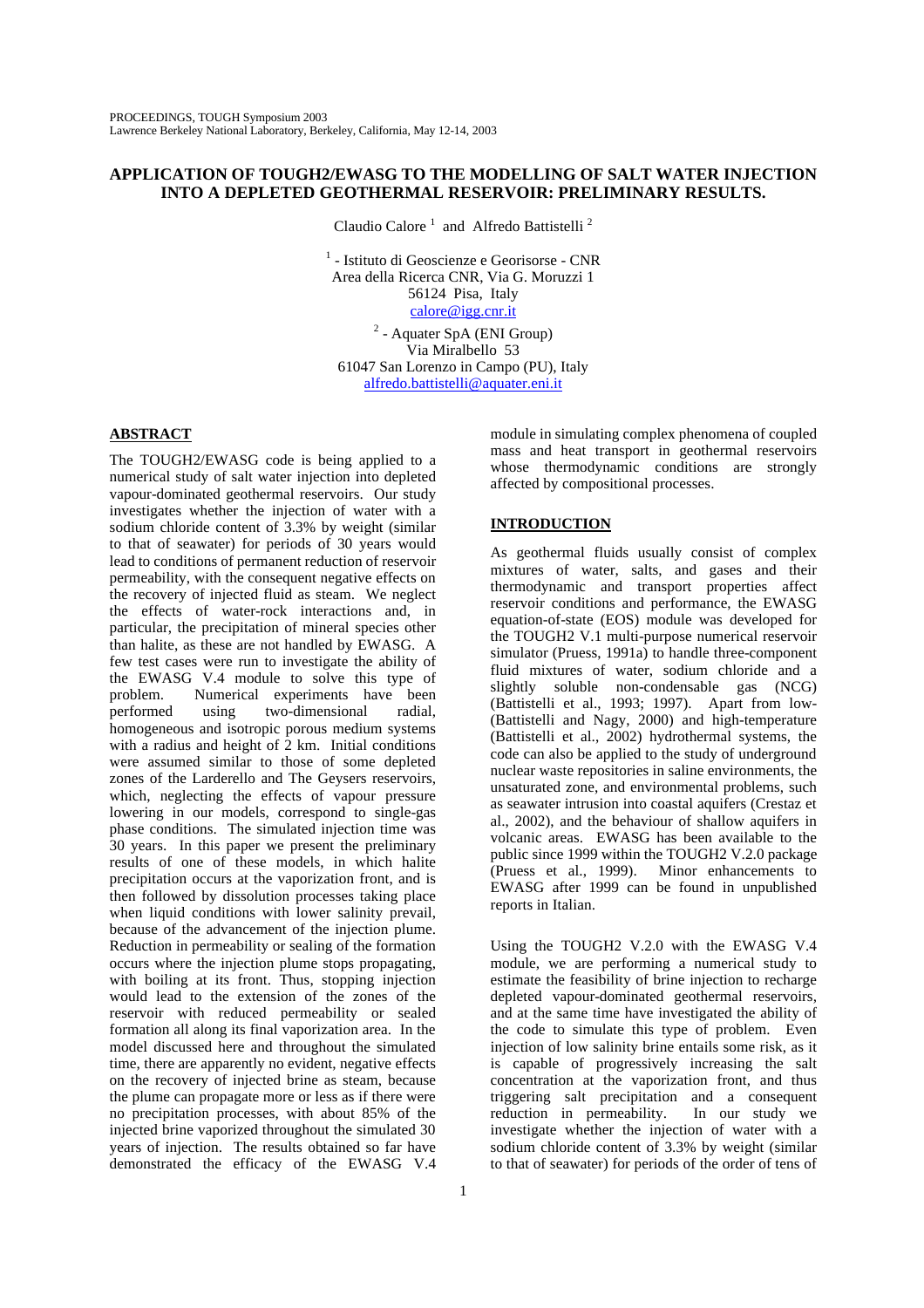years would lead to conditions of permanent reduction of permeability, with consequent negative effects on the recovery of the injected fluid as steam. Some preliminary results of this study are presented in this paper, as the analysis is still under way.

# **THE EWASG EOS MODULE**

The EWASG EOS module was specifically developed for LBNL's multi-purpose TOUGH2 numerical reservoir simulator, adopting its general structure for coupled multi-phase, multi-component fluids and heat flows (Pruess, 1991a). EWASG was directed at simulating flow problems that include the transport of variable salinity brine and a slightly soluble NCG (Battistelli et al., 1997). Sodium chloride is used to simulate the effects of dissolved salts, whereas the effects of one NCG were included, following a general formulation in which the NCG can be chosen by the user among a set of implemented NCGs. Other NCGs can be easily added by implementing the equations describing their specific thermophysical properties in the existing subroutines. Thus, the multi-phase system is assumed to be composed of three mass components: water, sodium chloride, and an NCG, i.e. carbon dioxide for conventional geothermal applications. The NCGs available in the TOUGH2 V.2.0 package are air,  $CO<sub>2</sub>$ ,  $CH<sub>4</sub>$ ,  $H<sub>2</sub>$  and  $N<sub>2</sub>$ , while  $O<sub>2</sub>$  was added in a more recent version of EWASG.

Water and the NCG components may be present in the liquid and gas phases, whereas the salt component may be dissolved in the liquid phase or may have precipitated to form a solid salt phase, which is described in terms of solid saturation,  $S_s$ . The adsorption of water or NCG in the solid salt phase is neglected, as well as the small concentration of NaCl in the gas phase. All relevant thermophysical properties are evaluated by means of a subroutine-bysubroutine structure, so that the correlations currently used can be easily modified as soon as more reliable experimental data and correlations become available. The dependence of brine enthalpy, density, viscosity and vapour pressure on salt concentration has been accounted for, as well as the effects of salinity on NCG solubility in the liquid phase and related heat of solution. Vapour pressure lowering caused by suction pressure effects has also been included in the EWASG module. Transport of the mass components occurs by advection in liquid and gas phases, and by molecular diffusion in the gas phase for steam and the NCG, and in the liquid phase for the three components, whereas the modelling of hydrodynamic dispersion has not yet been included in TOUGH2/EWASG. It is assumed that the three phases (gaseous, liquid, and solid) are in local chemical and thermal equilibrium, and that no chemical reactions take place other than interphase mass transfer.

The changes in formation permeability, related to the changes in rock porosity caused by precipitation or dissolution of halite, can be modelled using several alternative porosity-permeability correlations (Verma and Pruess, 1988). These correlations consider idealised models of permeable media in which the pore network is represented by a set of nonintersecting flow channels with either circular tubular or planar cross-sections. Some of these models are able to represent, albeit if in a rough way, the presence of "bottle-necks" in the flow channels. Because of this feature the permeability of the porous medium can drop to zero at a finite porosity, indicated as "critical porosity". For a system of three mass components distributed, according to local thermodynamic equilibrium, over three phases, four independent parameters, or primary variables, are needed to identify the thermodynamic state. In a system of three co-existing phases, seven combinations are possible: three single-phase conditions, three two-phase conditions, and the threephase condition. With the exclusion of the singlesolid salt phase, the EWASG module is able to handle the six remaining phase combinations. Mass balances of water, salt and NCG components, together with the heat balance, are set up and solved by TOUGH2 using the Newton-Raphson iteration method. During the iteration process, the EOS module is able to recognize the appearance and disappearance of phases, including precipitation and dissolution of halite, and to provide all the thermophysical properties of phases present, which are needed to assemble the balance equations.

### **2-D RADIAL MODELS OF BRINE INJECTION**

Brine injection into 1-D radial systems was first modelled to test the numerical behaviour of the code and the accuracy of the numerical solution, because a similarity variable formulation (O'Sullivan, 1981; Pruess et al., 1987) holds in this case. The results were satisfactory, although they pointed out the sensitivity of the solution to space discretization at the vaporization and precipitation fronts.

Numerical experiments were then performed using 2-D radial, homogeneous and isotropic porous medium systems with a radius and height of 2 km, porosity 0.01 and permeability  $10^{-14}$  m<sup>2</sup> (Fig. 1, Table 1). Initial conditions at the top were: total pressure 2.04 MPa, temperature 280 $^{\circ}$ C, and CO<sub>2</sub> partial pressure 0.04 MPa, with gravity equilibrium in the rest of the system. These conditions, neglecting vapour pressure lowering caused by suction pressure effects in our models, correspond to single-gas phase conditions. An initial solid saturation,  $S_s$ , of  $10^{-6}$  was assigned throughout the system to limit the execution time, which was strongly affected by the appearance of the solid phase due to halite precipitation at the vaporization front.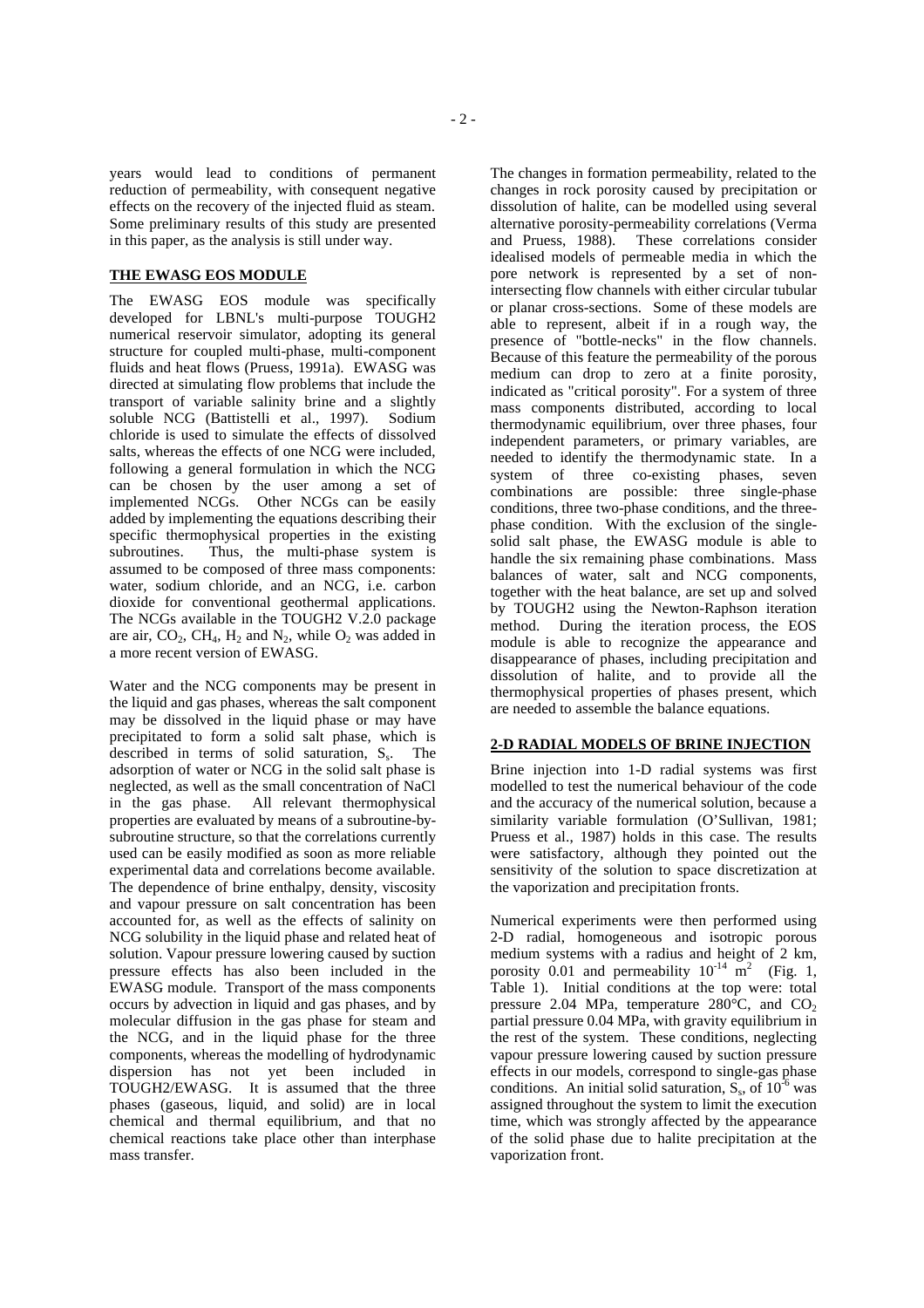The case presented here, Ud, has the characteristics described in Table 2. Corey's relative permeability functions were used, with irreducible liquid saturation  $S_{1r}=0.80$  and irreducible gas saturation  $S<sub>gr</sub>=0.05$ . Capillary pressure effects were introduced using van Genuchten's model (van Genuchten, 1980), with the following parameters: m=0.4438,  $S_{\text{lr}}=0.08, 1/P_0=5.792 \cdot 10^{-7} \text{ Pa}^{-1}, P_{\text{max}}=5.10^{7} \text{ Pa}$  and  $S<sub>ls</sub>=1$ . Molecular diffusion fluxes were considered by computing the effect of phase tortuosity using the Millington and Quirk (1961) model. Diffusion is treated in all phases in a manner that is fully coupled with phase partitioning by using the  $MOP(24)=0$ option. Diffusion coefficients were  $10^{-5}$  m<sup>2</sup>/s and  $10^{-10}$  m<sup>2</sup>/s for mass components in the gas and liquid phases, respectively. The changes in porosity caused by salt precipitation and the consequent reduction in permeability were modelled by the "tubes-in-series" (Verma and Pruess, 1988), with a critical porosity of 0.008. We chose this high value of critical porosity to cause mass flows to drop to zero, even with a small reduction in pore volume (20%). Active saturations of mobile fluid phases,  $S_{la} = S_1/(1-S_s)$  and  $S_{\text{ga}}=S_{\text{g}}/(1-S_{\text{s}})$ , were used to calculate the capillary pressure and relative permeability of the liquid and gas phases.



*Figure 1. Schematic of the 2-D radial model.*

The system was discretized into 40 layers of 50 m thickness, and into 51 columns in the radial direction with width increasing logarithmically from 0.20 m (Fig. 2). The spurious discretization effects on the propagation and shape of the plume, caused by the "rectangular" grid (planar view) used in these simulations, should have been limited by the inclusion of capillary pressure effects in our models (Pruess, 1991b). The simulations were carried out with discretization grid that is coarse enough to use element dimensions that are adequate for field-scale simulations. The injection well was placed at the centre of the system with a 200 m open interval at the top of the reservoir and a radius of 0.20 m. A

*Table 1. Parameters common to all simulations.*

| <b>Formation Parameters</b>                                                 |                           |
|-----------------------------------------------------------------------------|---------------------------|
| Rock density                                                                | $2600 \text{ kg/m}^3$     |
| Porosity                                                                    | 0.01                      |
| Thermal conductivity                                                        | $2.51$ W/m <sup>o</sup> C |
| Specific heat of rock                                                       | $1000$ J/ $kg^{\circ}C$   |
| Permeability                                                                | $10^{-14}$ m <sup>2</sup> |
| Initial conditions at the top <sup>(*)</sup>                                |                           |
| Temperature                                                                 | $280^{\circ}$ C           |
| Total pressure                                                              | 2.04 MPa                  |
| $CO2$ partial pressure                                                      | 0.04 MPa                  |
| Solid saturation                                                            | $10^{-6}$                 |
| Injection specifications                                                    |                           |
| Brine injection rate<br>$(96.7\% \text{ H}_2\text{O} + 3.3\% \text{ NaCl})$ | $28 \text{ kg/s}$         |
| Enthalpy                                                                    | $120$ kJ/kg               |
| $(*)$<br>Gravity equilibrium in the system with                             | top                       |

*conditions.*

*Table 2. Parameters for case Ud.*

| Relative permeability | $S_{1r} = 0.80$<br>Corey |
|-----------------------|--------------------------|
|                       | $S_{\rm gr} = 0.05$      |
| Capillary pressure    | van Genuchten            |
| Molecular diffusion   | Millington and Quirk     |
| Critical porosity     | 0.008                    |



*Figure 2. Grid nodes in a vertical half cross-section of the 2-D radial model shown in Fig. 1.*

constant brine injection rate of 28 kg/s (96.7% water and 3.3% sodium chloride by weight) was assigned. Constant conditions were maintained at the lateral boundary to simulate the effects of reservoir exploitation, whereas the top and bottom of the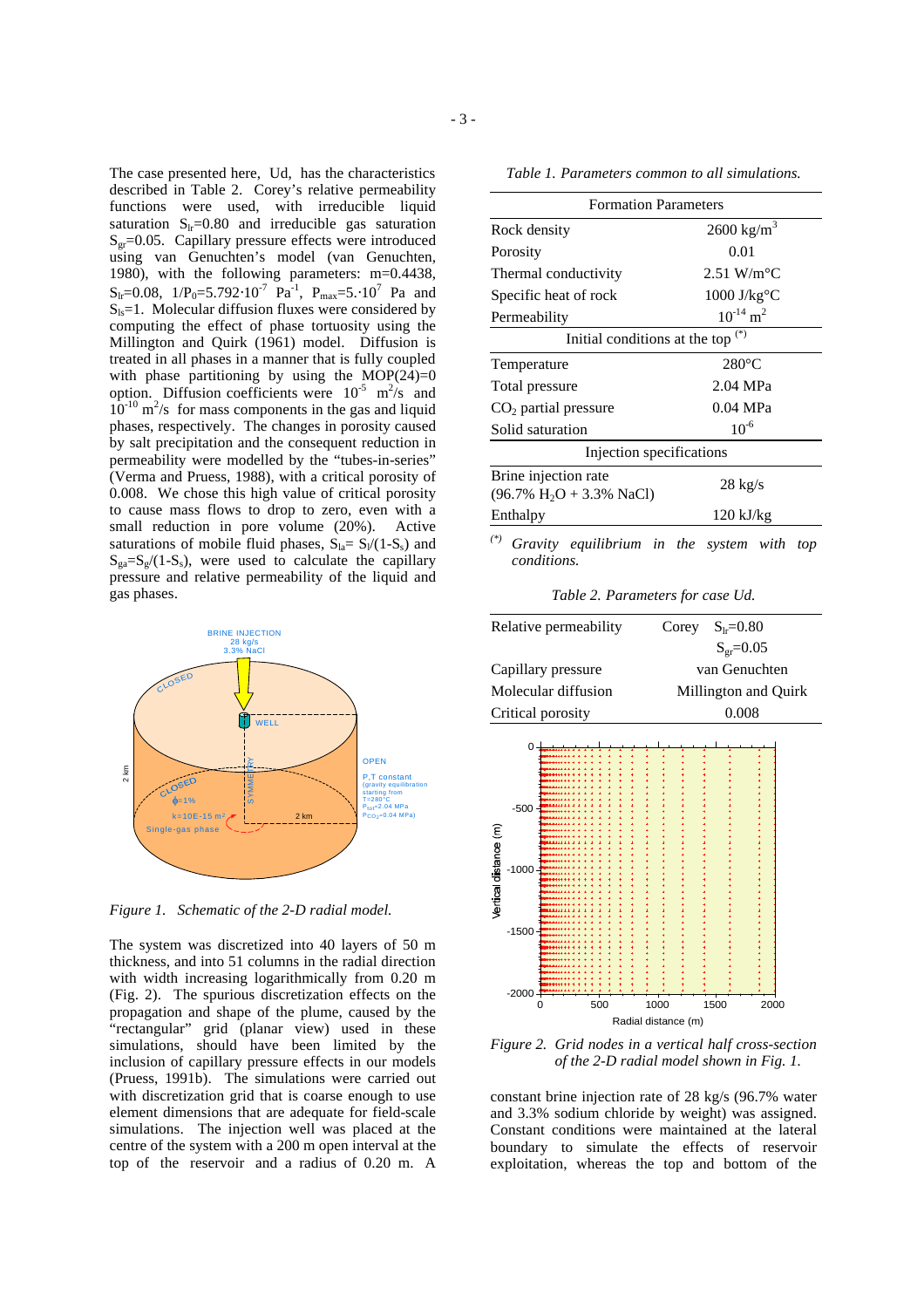simulated domain were assumed to be impervious and insulated. The simulated injection time was 30 years.

#### **SIMULATION RESULTS**

Figure 3 compares the injection plumes, represented by the liquid phase saturation contours, and halite distribution, represented by solid saturation (solid circles) after 10 and 30 years of simulated injection, respectively. Maximum  $S_s$  values in the system were 0.198 and 0.206 at 10 and 30 years, respectively.

The plume of liquid brine initially propagates both laterally and vertically due to the injection pressure gradient and the strong suction pressure gradient present at the vaporization front. Density-driven flow due to gravity becomes more and more important with time: when the radial dimension of the plume is such that the injected brine can be drained off across the horizontal section of the plume by density-driven flow, the plume stabilizes in the radial direction and moves downwards only (Calore et al., 1986). Halite precipitation occurs at the vaporization front (Fig. 3), and is then followed by dissolution processes taking place when liquid conditions prevail, thus allowing the vaporization front to proceed. As the liquid brine plume propagates preferentially in the vertical direction at late time, dissolution processes slow down in the radial direction and solid saturation persists alongside the plume, with eventual clogging or even sealing of the formation.

The precipitation/dissolution process was analysed for the grid block 'A5 35' (node coordinates: r=185 m,  $z = -225$  m). Figure 4 shows the plume propagation across 'A5 35'. What occurs when the boiling front of the plume crosses the block is illustrated in greater detail in Figure 5 for 'A5 35' and the upstream grid block 'A5  $34'$  (node coordinates: r=160 m, z=-225) m). Solid salt saturation in 'A5 35' develops when in 'A5 34' the liquid saturation reaches the irreducible saturation value and liquid starts flowing into 'A5 35', where single-gas conditions are initially present. The entering brine completely vaporizes into 'A5 35', thus decreasing temperature in this element, and precipitating sodium chloride. Because of the continuous boiling and liquid supply from the upstream element  $(S<sub>S</sub>$  in 'A5 35' being even lower than the "critical" value), two-phase conditions are also reached in this element; the liquid phase develops with salt concentration at the equilibrium with halite. As the entering liquid has a lower salt concentration, the halite dissolution process begins and the solid saturation decreases. Once the halite is totally dissolved, the brine is gradually diluted over time, approaching the concentration value of the entering brine from the upstream element, 'A5 34', and finally reaching the injection value. Sealing of





the formation occurs at the radial boundary of the two-phase region of the plume, because dissolution process ends, being the advancing lower salinity liquid mainly drained off vertically by density-driven flow. The sealing process is shown in Figure 6 for layer 'A5' (225 m depth), together with conditions in the layer within a radius of 400 m at three different times (2, 10 and 30 years, respectively).

Thus, throughout the simulated 30 years of injection, halite precipitation does not cause any damage to reservoir permeability such as to definitively stop the advancement of the vaporization front. The growth trend of the liquid plume is practically linear (Fig. 7), as occurs with pure water injection. After an initial transient, about 85% of the injected fluid continues to vaporize (Fig. 8), sustaining the "production" and the long-term recovery of thermal energy. Steam flows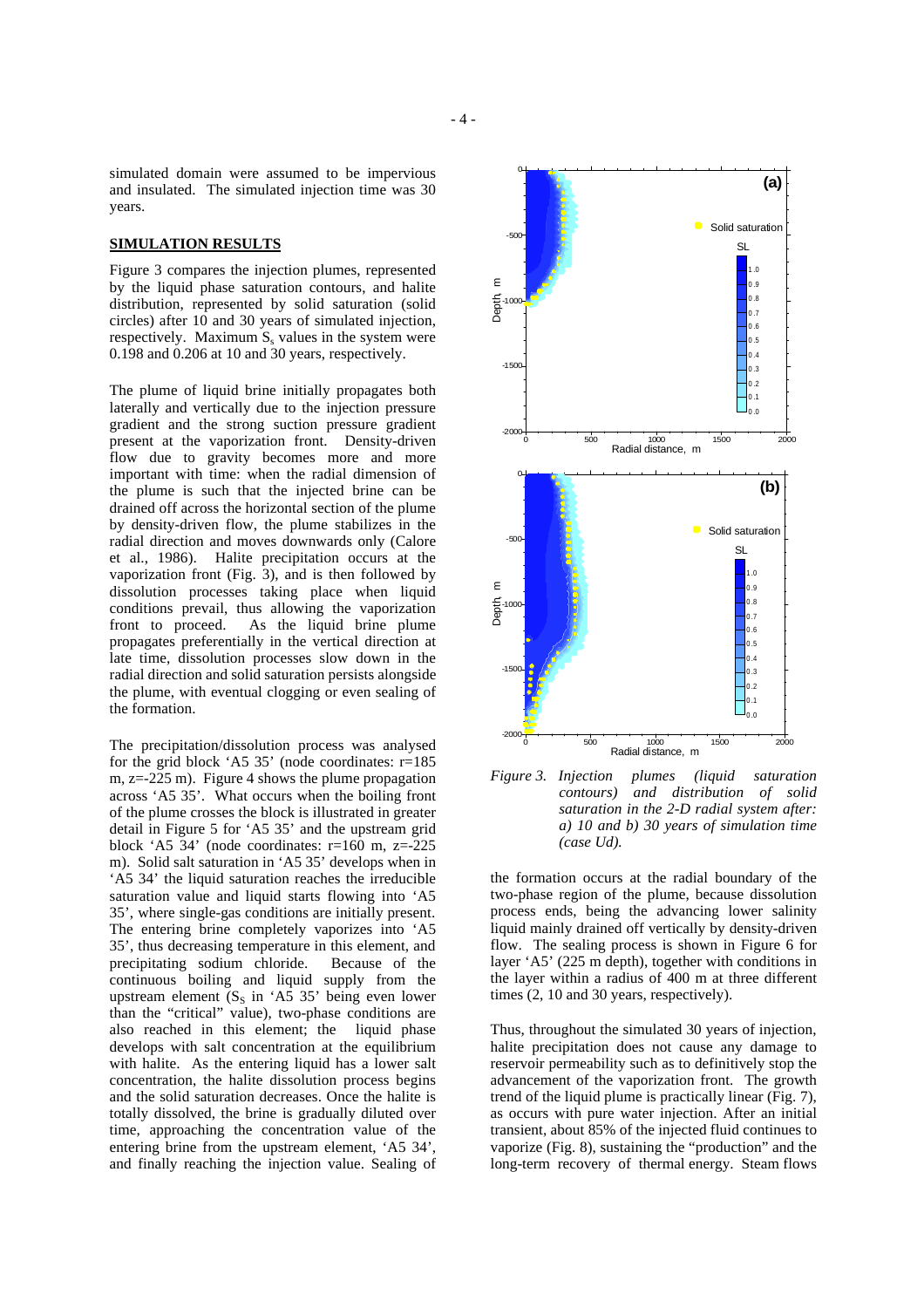

*Figure 4. Liquid (SL) and solid (SS) saturations, salt mass fraction (XS), pressure (P) and temperature (T) in the grid block 'A5 35' during 30 years of brine injection.*



*Figure 5. Liquid (SL) and solid (SS) saturations, salt mass fraction (XS), pressure (P) and temperature (T) as the boiling front propagates across the two adjacent grid blocks 'A5 34' and 'A5 35'.*

through the constant-pressure lateral boundary at the initial reservoir temperature and at a more or less constant rate of about 23.3 kg/s, which corresponds to 83% of the brine injection rate (Fig. 9).

#### **CONCLUSIONS**

A numerical study is under way, using the TOUGH2 V.2.0 with the EWASG V.4 module, to estimate the feasibility of brine injection as a means of recharging



*Figure 6. Radial distribution of liquid (SL) and solid (SS) saturations, salt mass fraction (XS), pressure and temperature in the layer 'A5' (depth=225 m) after 2, 10 and 30 years, respectively.*

depleted vapour-dominated geothermal reservoirs. We started the numerical experiments using twodimensional radial, homogeneous and isotropic porous media, with radius and height of 2 km, and initial conditions similar to those of some depleted zones of the Larderello and The Geysers reservoirs, although these systems are characterized by fractured media with low porosity matrix. Neglecting the effects of vapour pressure lowering in our models, these initial conditions correspond to single-gas phase conditions. We neglect the effects of waterrock interactions and, in particular, the precipitation of mineral species other than halite, as these are not included in EWASG. Although the study is still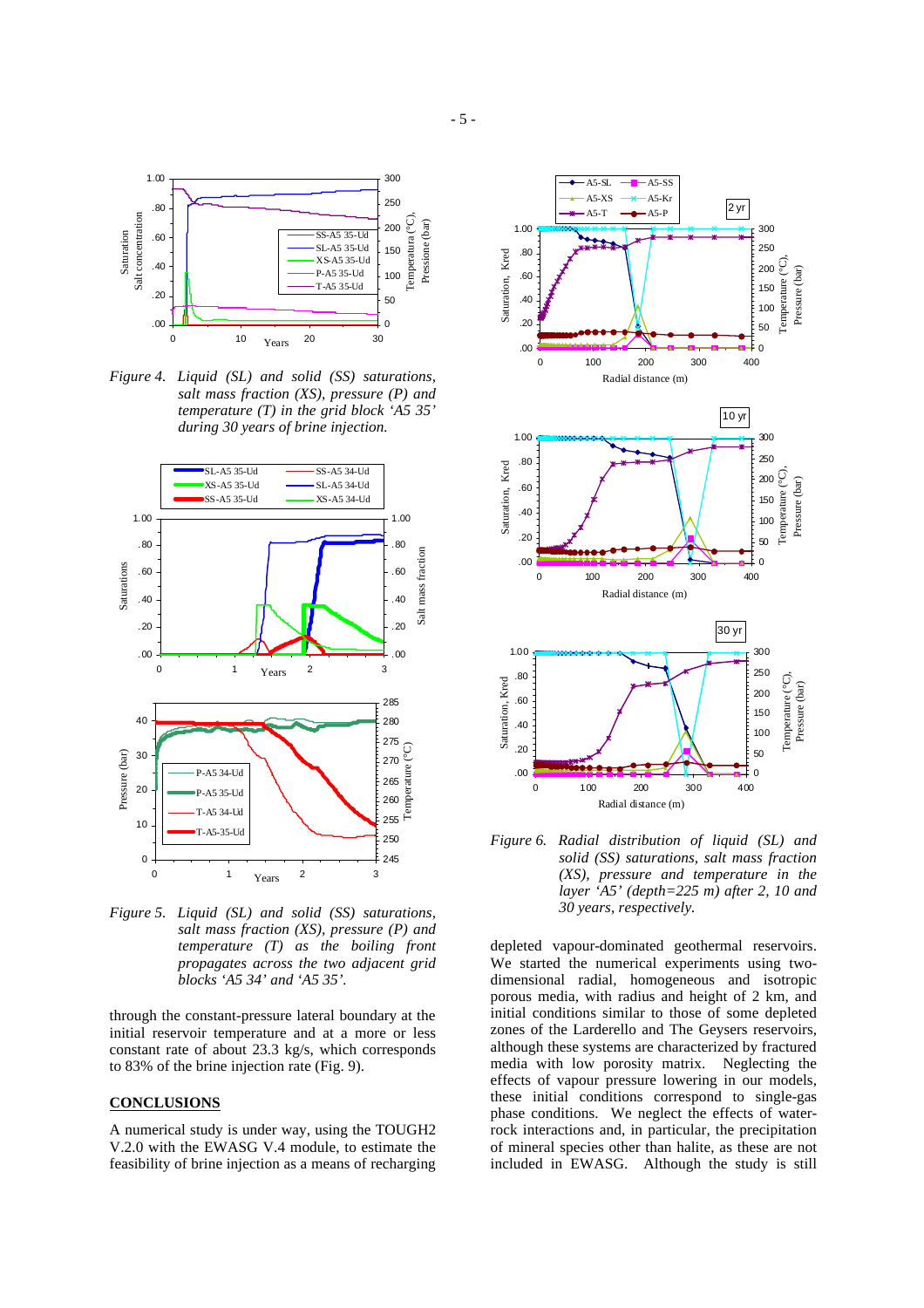

*Figure 7. Evolution of the liquid-phase mass present in the reservoir.*



*Figure 8. Evolution of the mass fraction (%) of the liquid phase in situ and the cumulative injected fluid.*



*Figure 9. Mass flux across the lateral boundary ("production").*

under way and the analysis incomplete, the model discussed here demonstrates that, with the assumptions made, precipitation/dissolution made, precipitation/dissolution processes do occur, allowing the vaporization front to advance in a way similar to that of the fresh water injection case. Reduction in permeability or sealing of the formation occurs whenever the brine injection plume stops propagating, with boiling at its front. This here occurs at its (upper) radial boundary. In these conditions a halt in injection would lead to a reduction in permeability or sealing of the formation

all along its final vaporization area. Throughout the period covered by our simulations there are apparently no negative effects on the recovery of injected fluid as steam, since the plume is able to propagate even in presence of precipitation processes, and about 85% of the injected brine is vaporized throughout the simulated 30 years.

This study has also demonstrated the efficacy of the EWASG V.4 module in simulating complex phenomena of coupled mass and heat transport in whose thermodynamic conditions are strongly affected by compositional processes.

Excluding any analysis of the effects of water-rock interactions and of the precipitation of mineral species other than halite, this study should in future consider:

- brine injection into a fractured-porous medium, representative of superheated geothermal reservoirs, such as Larderello and the Geysers;
- comparison with the case of fresh-water injection;
- the effects of space and time discretization on precipitation/dissolution of halite at the vaporization front;
- different initial reservoir conditions, including vapour pressure lowering phenomena caused by suction pressure effects, which allow the liquid phase to exist even in a depleted vapourdominated reservoir;
- what occurs when the plume reaches the reservoir bottom;
- enhancement of the EWASG with the inclusion of NaCl solubility in the gas phase, neglected in the present EOS module version, to improve the description of reservoir processes occurring when a high salinity brine is present.

# **REFERENCES**

Battistelli, A., Y. Amdeberhan, C. Calore, C. Ferragina, and A. Wale, Reservoir engineering assessment of Dubti geothermal field, Northern Tendaho Rift, Ethiopia, *Geothermics, 31*(3), 381-406, 2002.

Battistelli, A., C. Calore, and K. Pruess, A fluid property module for the TOUGH2 simulator for saline brines with non-condensible gas, *Proc. 18th Workshop on Geothermal reservoir Engineering*, Stanford University, Stanford, CA, USA, 249-259, 1993.

Battistelli, A., C. Calore, and K. Pruess, The simulator TOUGH2/EWASG for modelling geothermal reservoirs with brines and a noncondensible gas, *Geothermics, 26*(4), 437-464, 1997.

Battistelli, A., and S. Nagy, Reservoir engineering